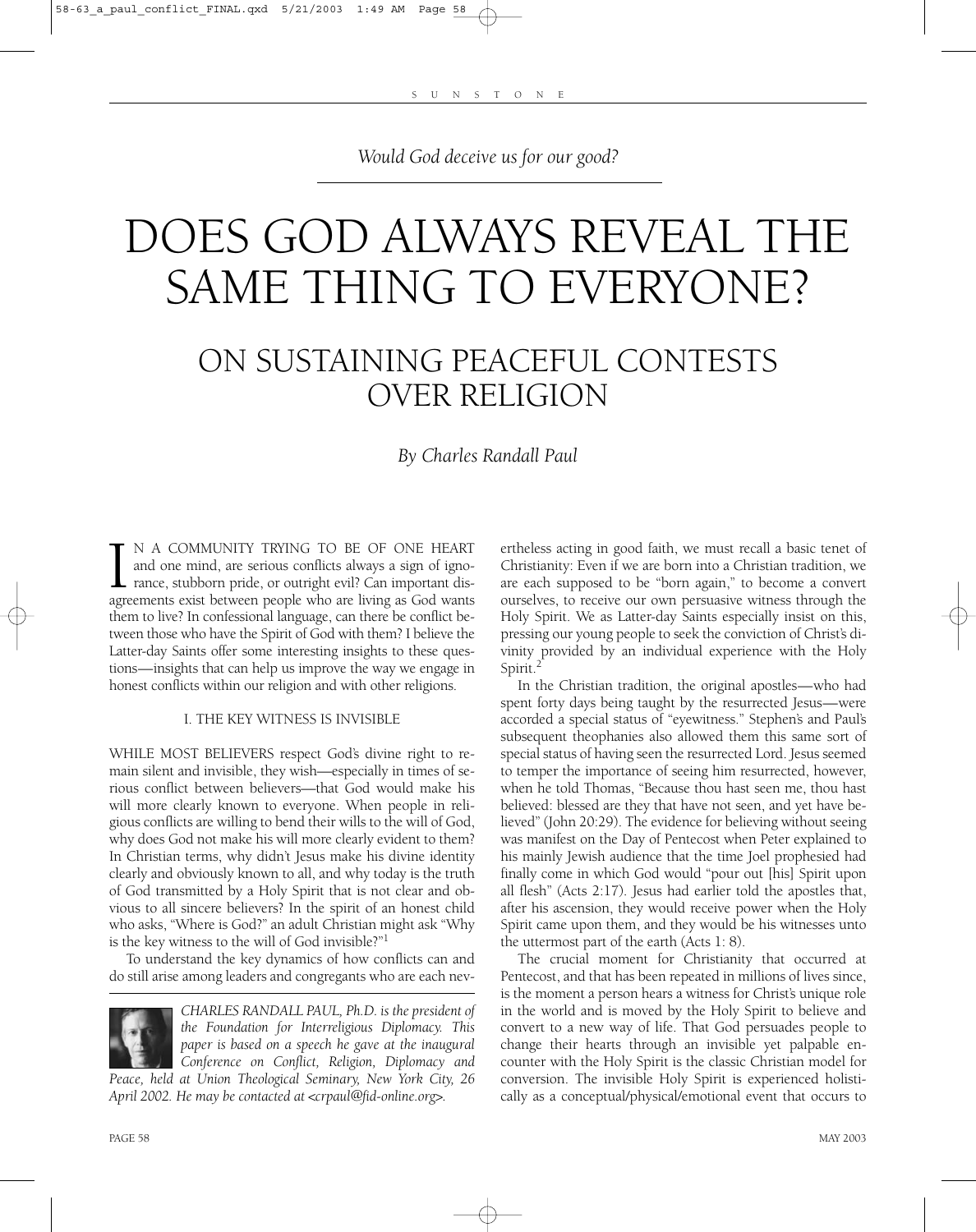and within a person such that a change of one's deepest desire results.

Soon after Pentecost, conflicts arose over the correct way of leading a Spirit-inspired life, conflicts that are still with us. Pentecostal conversion did not provide each convert precise details about all aspects of moment-to-moment living. What does the Holy Spirit require after baptism and after we give our hearts to Christ? What does God will now? The history of Christianity is in large part a history of conflicting views over the response to that question. When people disagree about what the Holy Spirit is saying, they often find that the Holy Spirit affirms their own interpretations. Believing that God would not contradict himself, they then assume the other party's interpretation is wrong.

#### II. THE ASSUMPTION OF BAD FAITH

A DIVINE SCANDAL seems inherent to religions that reveal Deity as one who cares for all persons alike. The scandal consists in God's apparently intermittent and uneven communication of truth. Should not a caring God make ultimate divine truth universally obvious to any sincerely seeking it? Many of us Latter-day Saints believe truth is universally clear. I sense this belief is at the heart of our most serious intra-religious conflicts. We assume that because God makes truth quite obvious and available to any who "lack wisdom," those people who do not want to admit the truth as we have understood it are acting in bad faith.

Many believers in universal truth, be they theistic or atheistic, do not trust those who disagree with them about truths which they believe are universally obvious. Many universalists believe that all have equal access and capacity to heed the Truth. Thus, often intra- and interreligious disagreements are based on the unspoken assumption of the interlocutor's stupidity, naiveté, or bad faith. This assumption—that is, believing that the religious or ideological opponent is either demented, duped, or devilish—leads the other to feel disrespected, patronized, or condemned. It insidiously undermines honest engagement of religious differences because people will not overtly admit such offensive beliefs about their opponents. Since the truth is not spoken, the communication has a sense of falseness and shallow civility.

Even if there is good will for those who disagree over religion within a religious community, there is an unavoidable difficulty that many times causes conflicts to become contentious. It begins with assuming there will be a very close correspondence between the thoughts and feelings of two or more people inspired by the Holy Spirit because that Spirit would not give contradictory inspiration. When people discover they disagree about what the Holy Spirit is saying, this assumption often fosters either self-doubt or suspicion of bad faith in the others' ability, character, or sincerity.

When two Latter-day Saints disagree seriously about what the Holy Spirit is saying to them, they often begin with the thought that the Holy Spirit could not be revealing contradictory information. Each therefore assumes only he or she has

interpreted the Holy Spirit correctly. They assume that if the others do not agree on this correct interpretation, those others either lack sufficient intelligent capacity to understand, or they are so habituated to false traditions that they do not sincerely consider the truth when presented to them, or they are cowardly or evilly rejecting the true religion which Deity desires them to embrace. This kind of persuasive engagement, be it ever so polite, is tainted by underlying assumptions of bad faith. The pious opponents' views of God and true religion seem to allow them no other alternatives.

Is there a way to overcome this disrespectful assumption of bad faith? Can we find a satisfying perspective to help keep intra-religious (and interreligious) conflict from turning bitter and disrespectful? Might we somehow understand conflict generated by differing—even contradictory—but equally holy revelation as a helpful *gift* from God, an appropriate practical communication that encourages us to learn (among other things) that we cannot reduce God to our forms of logical congruity nor figure out all his mysterious ways?

#### III. CLOSE ENOUGH TO EDIFY

*We believe all that God has revealed, all that God now reveals, and we believe God will yet reveal many great and important things pertaining to the Kingdom of God.* —ARTICLES OF FAITH*,* 9

IT APPEARS TRUE that God does not impose one view of reality into the world. On the contrary, as the Hebrew Bible reports, when humanity all spoke the same language and became one people desiring to work together to build a tower to take them to heaven, God thwarted their unified plan by multiplying their language into many tongues and scattering the people throughout the earth (Gen. 11:1–9). As Milton illustrated in *Paradise Lost*, even at the outset, if God had desired there to be only one opinion, he would not have created Eve. Further, if God had desired there to be merely two innocent opinions, he would not have let Satan slip into Paradise. More profoundly, if God had desired to assure no diversity of opinion in heaven, he would not have created angels with freedom to rebel and wage war against his love in his very presence (Rev. 12:7–10).

We Latter-day Saints understand opposition as a condition of existence itself, for God and all (2 Ne. 2:11). Further, we also understand that God wills that sincere love, not contentious envy, be manifest in the inevitable eternal tension of comparative differences (Abraham 3).

Joseph Smith was inspired to say to his people: "What power shall stay the heavens? As well might man stretch forth his puny arm to stop the Missouri River in its decreed course . . . as to hinder the Almighty from pouring down knowledge from heaven upon the heads of the Latter-day Saints" (D&C 121: 33). Our tradition's rather unique notions of continuous revelation and an open scriptural canon provide promising possibilities for patient attitudes in dealing with conflict.<sup>3</sup>

This doctrine of continual revelation anticipates new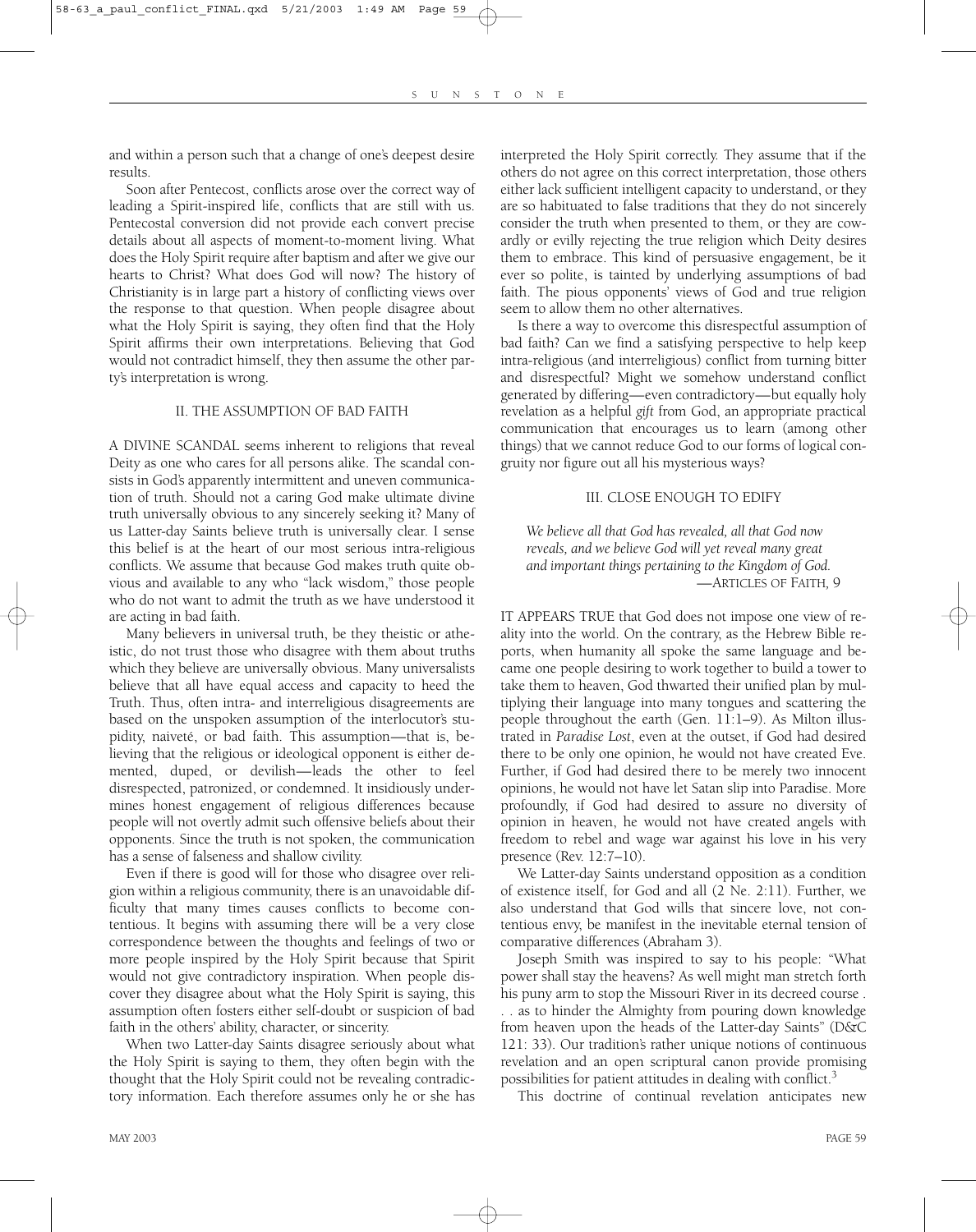learning about more great and important things. At the same time, it tempers any absolute certainty by calling into question any interpretation of God or truth that is final and total. If indeed many great and important things are yet to be revealed, the new revelation provides a broader context for the current knowledge of the Saints. Such a doctrine requires a perspectival humility for those who receive the truth from the Holy Spirit. It leads us to grasp divine revelation not as a final experience of mystical unity so much as an experience of infinite fecundity. God is not finished, but enormous and ever-growing.

Perhaps, in God's thought about his children, there lies a blessing in thinking that is never precisely sure, exactly the same, or totally complete.

President David O. McKay, quoting Alexander Pope, described his experience of the infinity of divine revelation as climbing up from the dark valley to the sunny mountaintop and being amazed to see more valleys ahead and Alps upon Alps!4

St. Paul said God granted different spiritual gifts of knowledge and power to human beings to edify them or build their strength, not to cause confusion (1 Cor. 14:26–33). In 1831, when some Latter-day Saints were receiving spiritual manifestations and gifts that seemed strange or without meaning, Joseph Smith pronounced the following revelation to them:

> I, the Lord, reason with you that you may understand. . . . he that receiveth the word by the Spirit of

truth receiveth it as it preached by the Spirit of truth . . . [so] he that preacheth and he that receiveth, understand one another, and both are edified and rejoice together. And that which doth not edify is not of God, and is darkness (D&C 50:12, 21–23).

Note this revelation does not say communion with the Holy Spirit of truth will produce complete certainty or identical mutual understanding. *The promised understanding is found in mutual edification and joyfulness, not in knowing the exact same thing in the exact same context*. I believe we Latter-day Saints provide a remarkable contemporary case study of how individuals can enjoy joint revelations from the Holy Spirit without requiring complete agreement that the Spirit has spoken exactly the same thing to those involved.

A personal story illustrates this idea: A few years ago, I had

the opportunity to speak privately with a current member of the Quorum of the Twelve. He had been talking about methods for interpreting the scriptures with the help of the Holy Spirit. I know the Twelve seek the guidance of the Holy Spirit in prayer and they require unanimous agreement before announcing any decision as inspired of God. Hence, I asked if he thought an inspired unanimous agreement of the apostles reflected that each one of them had received from the Spirit the *identical* idea and feeling in answer to their prayer. After a long pause to consider, this fine man responded, "Close enough."

I think "close enough" might be a good catch phrase for understanding our tradition's way of managing intra-religious conflicts. If precise agreement or identical understanding is not provided by the Holy Spirit in the apostolic councils, then we should not expect it either—whether in families, communities, or societies. When we have a serious difference of religious perspective, we should patiently wait for those who disagree with us to come "close enough" that we might stand loyally together without requiring a unanimous consensus. We can respect the effort and good will of others who are striving to change our views, and we can feel edified by our mutual longsuffering love for one another, even as we maintain the integrity of our differences. Just as we believe in a social Godhead in which God the Father, the Son, and the Holy Spirit are said to be three individual embodied personages, united in purpose and love, but not ontologically one person (D&C 130: 22), I hope it is not impudent to speculate that perhaps even members of the Godhead are free to have their own opinions as long as they are close enough for them to stand together in a loving loyalty that inspires faith and trust in those who look to them for salvation.

#### IV. ETERNAL AMBIGUITY

*[God] giveth not account of any of his matters. . . . he openeth the ears of men, and sealeth their instruction, That he may withdraw man from his purpose, and hide pride from man." —Job 33:13, 16–17*

A HINT IN the Hebrew scripture calls into question the fundamental assumption that a caring, communicating God will always reveal the same things in the same way to all righteous seekers. Said the prophet Isaiah: "For my thoughts are not your thoughts, neither are your ways my ways, saith the Lord. For as the heavens are higher than the earth so are my ways higher than your ways and my thoughts than your thoughts" (Is. 55: 8–9). Further, there are narrative examples in scripture and myth of divine communications that purposely confuse or benignly deceive men for some important purpose. Perhaps, in God's thought about his children, there lies a blessing in the mortal state of lower thinking, partial thinking, contradictory thinking—thinking that is never precisely sure, exactly the same, or totally complete. Perhaps the veil (never a total concealment) between Deity and humanity is like clothing—a blessed partial veiling to help, not hinder, man.

Perhaps *full disclosure* that allows no possibility of miscon-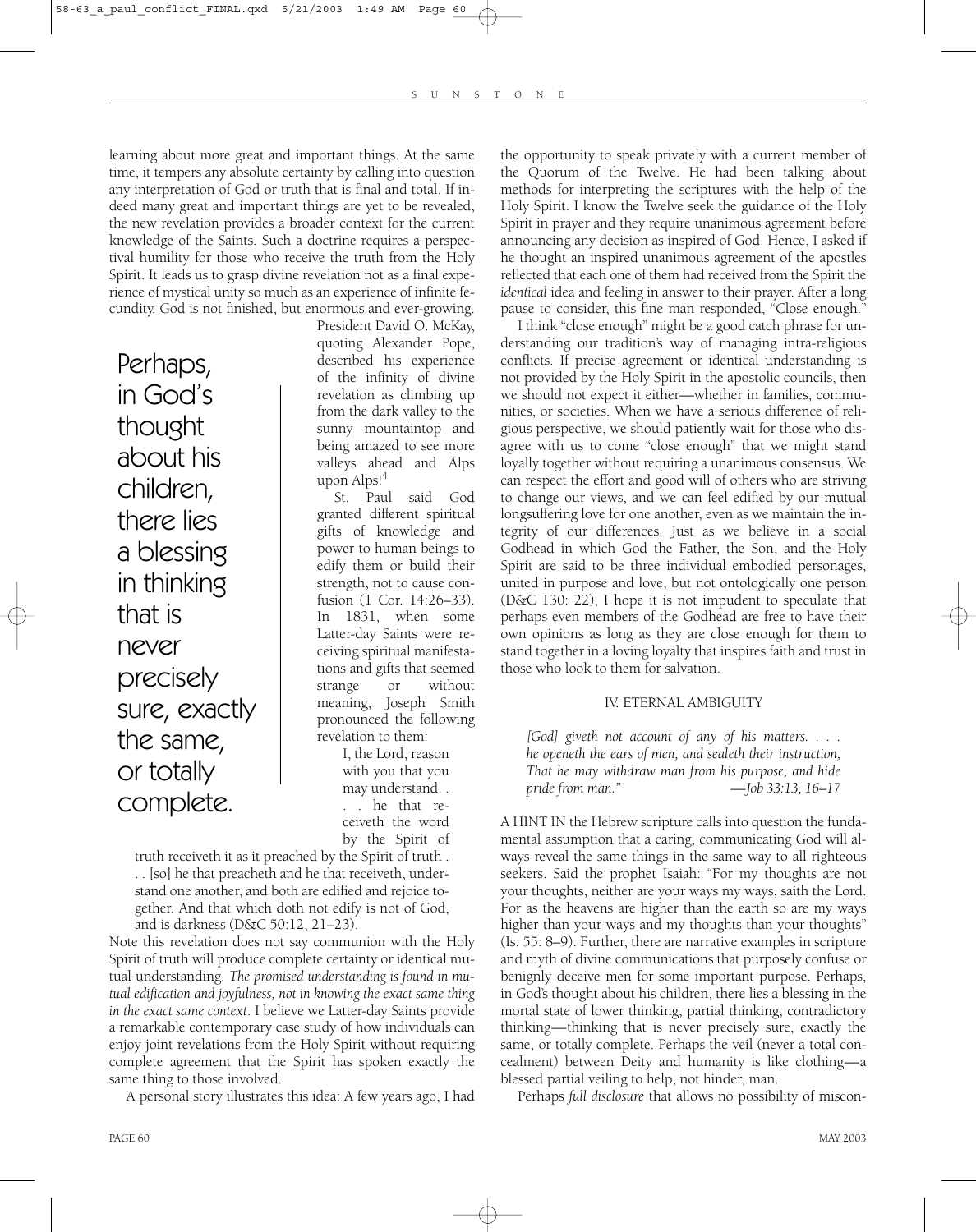ception or misinterpretation is an oxymoron. *Total disclosure* would effectively display nothing because total disclosure of all actual and possible relevant differentiations or perspectives of an event would be so massive as to allow no human intelligibility, no referential frame between perspective differences, and no useful concealing of data that makes *this* and not *that* from one intelligible point of view. No man can see all of God and continue to live as a mere human, because this would mean seeing all that God sees as God sees it—to become God. What we call human beings are persons living between veils that partially cover God, others, and ourselves. In this regard, we as Latter-day Saints, even with our modern prophets, maintain Almighty God has plans for the world we know not of (Alma 29:3–8). Again, this idea suggests patient humility is prudent when engaging in conflicts over ultimate questions. Humility is a useful thing for eventual gods to understand, after all. It is an attitude of sincere interest in the creativity of other human and divine beings. It is a virtue in that it allows God to be more than he has been to us, but it also sets up tests of loyalty and love that defy a finished understanding of divine identity. (This is one moral from the story of the binding of Isaac.)

It seems possible that if, for the good of our souls, the divine economy requires humans to experience interrelated partiality—particularity and diversity—perhaps God's method for accomplishing this involves inspiring humans with ideas and feelings that *are,* or *seem,* mutually incompatible. God *would*, therefore, affirm contradictory truths in the souls of diverse, sincere seekers. Paradoxically, to give all humans (who cannot grasp all the truth the way God can) the identical partial truth would give them a false sense of reality by misrepresenting to their feeble understandings some great truth they would find incomprehensible. The alternative to this possibility, total disclosure that does not allow the slightest misunderstanding or difference in meaning from that of God's, seems beyond possible intelligible experience. Is it ever truthful to give the whole truth and nothing but the truth without any ambiguity? Is not infinite ambiguity itself also possibly the Truth?

#### V. ORTHOPRAXIS TRUMPS ORTHODOXY

AS LATTER-DAY SAINTS, we can be comfortable believing in the possibility of disagreement between good-hearted, intelligent, faithful souls who sincerely appeal to God for light and direction. A familiar story provides a midrash on this topic. It is the story of Joseph Smith's chastening of Church leaders for excommunicating an elder who refused to stop teaching that before the Fall, animals could speak. Joseph said:

I did not like the old man being called up for erring in doctrine. [Others] have creeds which a man must believe or be asked out of their church. I want the liberty of thinking and believing as I please. It feels so good not to be trammeled. It does not prove that a man is not a good man because he errs in doctrine (*History of the Church* 5: 340).

Joseph *did* agree to excommunicate Church members who slandered him or openly claimed that he was a fallen prophet or that the Church was a sham. For Smith, one might err in doctrine without sin, but it was sinful to err in disloyalty. Like most religious groups I have studied, we Latter-day Saints derive continuous strength from our social solidarity more than from our doctrinal unity. Loyalty to our current prophet and solidarity with our community trumps creedal agreement. Heresy of thought is not encouraged but can be tolerated if we live in accordance with the moral codes and do not publicly criticize Church programs and leaders. Orthopraxis outweighs orthodoxy, and we are considered orthodox if we hold a temple recommend. Still the orthodox confession of faith in order to hold the recommend is limited to stating that we believe in the Godhead, the atonement of Christ, and the restora-



tion of ancient priesthood authority to Joseph Smith and successor apostles. No further definitions or systematic theological explanations about the nature of God, Christ, atonement, or priesthood are required.

When we go to the temple together, all dressed in the same white robes, we listen to and privately ponder the ritual without open discussion. The temple ceremony underscores our social solidarity through group silence while allowing us to interpret the ritual and doctrine by ourselves. As we worship God in the "tangle of our minds," theological thinking is, I believe, a delight to God—as long as it enhances our love for him and our fellow man.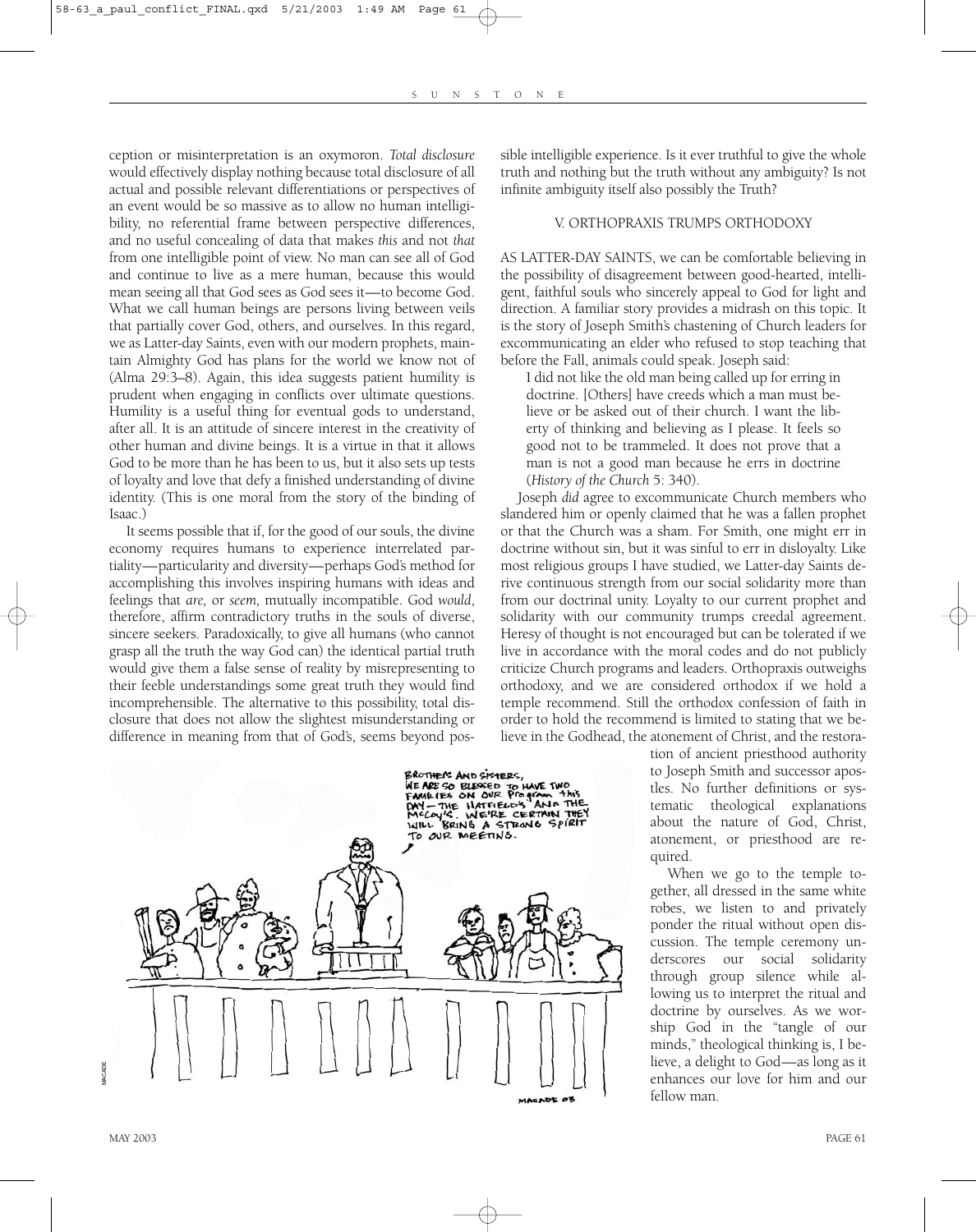#### VI. CONTESTATION VERSUS CONTENTION

L ATTER-DAY SAINTS ARE taught that conflict in the form of contest is the way Christ engaged with Lucifer, and it should be the model for all our honest conflicts over ultimate matters of human belief and allegiance. The Savior did not revile in angry accusations against the devil but stated the truth with directness, and subsequently, went beyond the lecture to sacrifice himself in a loving act that aimed to move all devilish hearts to repentance. The Christian God shows eventually to all that his criticism of the world is coupled with a sacrificial love for the world.

God does not—indeed, cannot—force anyone to repent.

Let us not assume that all those opposed to our religious ways are opposed to our good.

Latter-day Saints believe that God, the Holy Spirit, works to entice and persuade the human heart without doing the heart's work of freely giving itself to God. After all, what is left but persuasion among eternal persons who cannot ultimately torture or kill each other to get their way?

Let me venture a very loose paraphrase of a very familiar passage of LDS scripture, D&C 121:41–44: "The power of God is his persuasive love that patiently, without compulsory means, leads people to desire to combine their souls with God to expand together eternally. No other power has thus far worked so well in moving intelligent souls. God's loving persuasion speaks the truth, which includes the offensive request that we change our

course to a higher one; but after his critique, he acts with such intense love for us that we are persuaded his loyal friendship will suffer even death for our good, and will even endure after this mortal life."

The final verse from our well-worn hymn, "How Firm a Foundation" echoes these notions and adds the idea that God is also eternally patient: "The soul that on Jesus hath leaned for repose, I will not, I cannot, desert to his foes. That soul, though all hell should endeavor to shake, I'll never, no never, no never forsake!" Even though the spirit of God will not always strive with man, I believe there is room for the possibility that *any* prodigal might come to himself, and be given a welcome homecoming. The Lord might even send an intermittent message into outer darkness from time to time letting Lucifer know, if he is looking up at the time, that God has not altogether given up on him.

I believe the most interesting contest of justice or righteousness is not between good and evil but between good and

better. It is a contest of patient, forthright persuasions. Let the contest continue with good will towards all—seeking discernment of those who are not interested in our good, and of those who are. Let us not assume that all those opposed to our religious ways are opposed to our good.

> *Let such pure hate still underprop Our love, that we may be Each other's conscience. And have our sympathy Mainly from thence.*

*We'll one another treat like Gods And all faith we have In virtue and in truth, bestow On either, and suspicion leave To Gods below.*

—H.D. Thoreau

*Had it been God's will, he could have made all mankind of one religion.* 

*Had God pleased, he could have made you one nation: but it is his wish to prove you by that which he has bestowed upon you. Vie with each other in good works, for to God you shall all return. He will clarify to you what you have disagreed about.*

—Qu'ran: Counsel 42:8; The Table 5:48

**I** BELIEVE CONFLICT, as peaceful tension, will be found in Zion, where freedom and individuality will increase the love of God and man. Conflicts between God and those he loves are ultimately contests of loving persuasion BELIEVE CONFLICT, as peaceful tension, will be found in Zion, where freedom and individuality will increase the  $\perp$  love of God and man. Conflicts between God and those he through sincere, long-suffering love does God truly win our hearts to freely love him; and in the long run of eternity, it seems that is how God expands joyfully himself. Might it not be so for us?

*To comment on this essay, or to read comments by others, visit our*  $\lambda$ *website: <www.Sunstoneonline.com>.*

#### **NOTES**

1. As I spoke to a primarily non-LDS audience about how we as Mormons firmly believe it *is* possible to understand God's mind perhaps more easily than Christians, who tend to view humanity in terms of its fallen nature, I introduced it as follows: The English epic poet John Milton believes man is created in the image of God, meaning we humans are *theomorphic*, not that God is anthropomorphic. Joseph Smith attempted to explain how humanity and divinity are related, how we can somehow touch one another and communicate. He teaches that each soul is as old as God and is made of "divine intelligence" like that of God. Thus, what we are can resonate with the Holy Spirit. We can be held accountable for evil-doing because we have a divine core able to recognize the Holy Spirit when it is present and can choose to reject or accept its messages to us. Because we are theomorphs, we can feel or taste the truth of the witness of the Holy Spirit because part of ourselves is divine. We have taste buds for divine experiences that seem familiar. This feeling or taste is not usually overwhelming, but it provides a quiet witness to our hearts and minds that we can reject or accept depending on our free desire. (See D&C 93:21–39.)